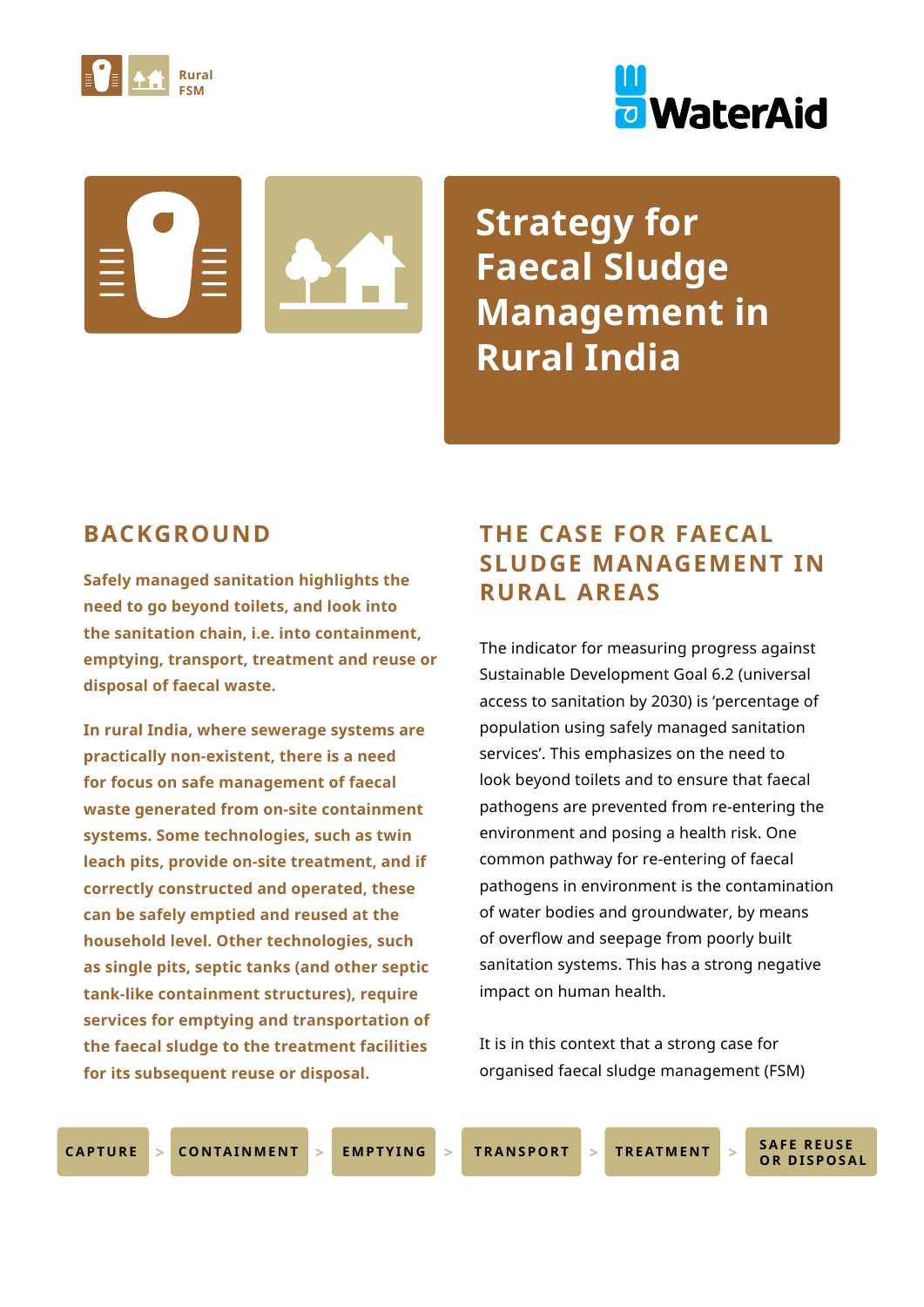



**A faulty twin pit toilet structure.**

services in rural areas needs to be considered. Critical factors which should be taken into account while planning and implementing FSM services include sanitation technologies deployed, diversity of rural habitations, and a potential risk of increase in caste-based manual scavenging. These are explained in detail below:

## **Sanitation technologies deployed**

Safe management of sanitation is generally considered relatively easy to achieve in rural areas, as there are safe, low-cost and lowmanagement containment technologies such as twin leach pits (or digging a new pit after closing a full pit). However, we need to consider a few facts first.

2011 Census found over 40%1 of the toilets in rural India had septic tanks (amounting to 38.5 million). A 2017 study by WaterAid India found that despite government's increasing promotion of twin leach pit toilets, there seemed to be a high preference for septic tanks among those aspiring for better toilets. In over 1,000 households covered under the survey, as many as 24% toilets had septic tanks<sup>2</sup>. The community level perceptions on the twin leach pits and septic tanks seem like a classic case of people considering twin leach pits as black and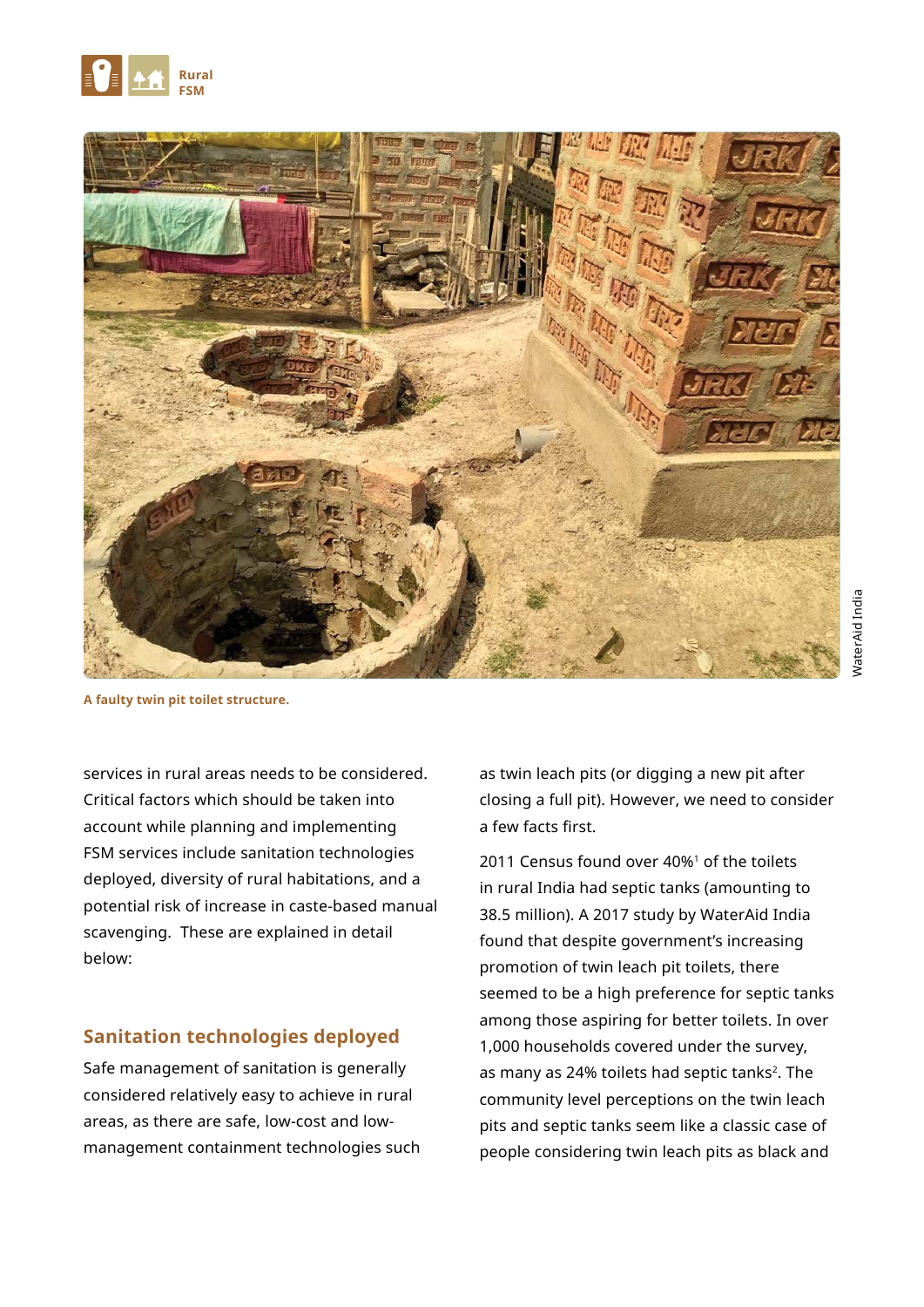

white television and opting for a septic tank or colour television, as their economic/social status improves. However, WaterAid India study also found that a large number of what people built as 'septic tanks' did not conform to the standards set by Bureau of Indian Standards thus increasing the risk of contamination in the long run<sup>3</sup>.

More recently, data<sup>4</sup> from National Annual Rural Sanitation Survey 2018-19 suggests that only 26.6% toilets are twin leach pits. Further, close to 28% toilets are septic tanks, and 6% are tanks without a soak pit. A large number of toilets are also being built with houses constructed under the Pradhan Mantri Awas Yojana. There is no data to authenticate the quality of these toilets and their adherence to standards.

Finally, some of the twin leach pit toilets are constructed in terrains where they are not appropriate, such as flood-prone areas or areas with high water table creating a risk of contamination, and rocky terrains, where leaching may not be feasible. Here, appropriate toilet technologies need to be introduced through retrofitting, wherein such technologies will require safe faecal sludge management.

#### **Diversity of habitations in rural India**

With rapid rural-urban transition, various categories of habitations, which are, characterized as rural exhibit characteristics similar to urban areas, due to their proximity to existing urban centres. These urban-like settlements include census towns, which have a population exceeding 5,000 and population density greater than 400 per square kilometre, with at least 75% of main male working population employed outside the agricultural

sector- however, these are not statutorily notified and administered as a town. Their number was 1,362 in 2001, and increased almost threefold to 3,894 in 2011. Census towns mostly have septic tanks that require regular emptying, transportation and treatment of faecal sludge. Apart from these, there are large and densely populated villages, which are similar to census towns but do not meet all the criteria of census towns. As per Census 2011, there are 2,80,241 such villages in India, with a total population of over 521 million. In many of these areas, there might be a large enough population and density to allow for economies of scale if FSM services were introduced (including clustering). Close to 25% of these large and densely populated villages are located near national or state highways.

A quick look at the existing FSM services around the range of habitations mentioned above tells us that need and opportunities for developing FSM services may vary across different categories of habitations. Rural areas adjacent to urban centres represent a landscape operated by a mix of private and government service providers- while the government services may be linked to treatment plants, the private services appear to be limited to emptying, transporting and disposal, without adhering to proper standards and with no regulatory arrangements. In census towns, FSM services are mostly managed by an informal, motley group of private service providers, again limited to emptying and disposal, wherein lack of regulations, non-adherence to safety standards and contamination of water bodies are challenges to be addressed. Further, in large villages with high population density, we find that there is a gaping hole around emptying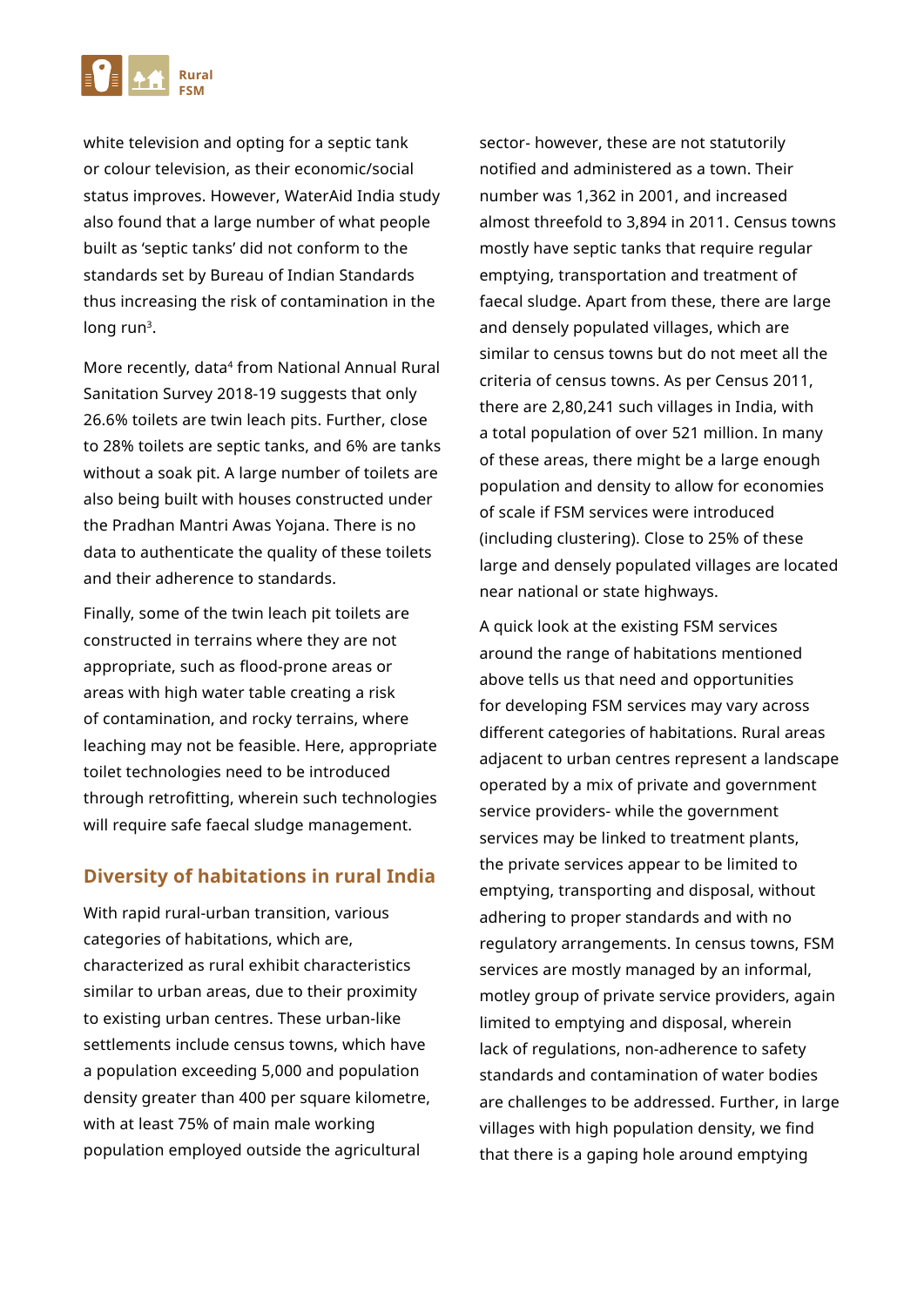

and treatment systems and services for faecal sludge. In the villages located close to state and national highways, feasibility of setting up FSM services would be high due to good road connectivity.

Another possible classification of rural habitations could be on the basis of population size and density, and nature of habitations. For the purpose of this policy brief, we have tried to classify villages into three categories based on these criteria. Dense rural settlements are villages with medium population size (between 2000 and 5000), high population density and closely located habitations. Villages with medium population size (between 1000

and 2000) and density, and closely located habitations can be classified as compact rural settlements. Villages with low population size (less than 1000) and density- such as forest villages and those with scattered habitations are termed as sparse rural settlements. According to Census 2011, the number of villages classified as dense, compact and sparse rural settlements are close to 3.38 lakhs, 1.39 lakhs, and 96,428 respectively. While these settlements may exhibit a mix of containment structures requiring context-appropriate FSM solutions, clustering of villages would be a feasible option for dense rural settlements. Table 1 provides a summary of these diverse rural habitations.

| <b>TABLE 1 Various categories of rural settlements in India</b>                  |                                      |                                                                                                                                                                                                  |  |  |  |  |
|----------------------------------------------------------------------------------|--------------------------------------|--------------------------------------------------------------------------------------------------------------------------------------------------------------------------------------------------|--|--|--|--|
| <b>Basis of classification</b>                                                   | <b>Category</b>                      | <b>Description</b>                                                                                                                                                                               |  |  |  |  |
| Urban-like settlements,<br>including villages near<br>national or state highways | Census towns                         | Population exceeding 5,000 and population<br>density greater than 400 per square<br>kilometre, with at least 75% of main male<br>working population employed outside the<br>agricultural sector. |  |  |  |  |
|                                                                                  | Large, densely populated<br>villages | Similar to census towns, but don't meet all<br>criteria above                                                                                                                                    |  |  |  |  |
| Population size and density                                                      | Dense rural settlements              | Villages with medium population size<br>(between 2000 and 5000), high population<br>density and closely located habitations.                                                                     |  |  |  |  |
|                                                                                  | Compact rural settlements            | Villages with medium population size<br>(between 1000 and 2000) and density, and<br>closely located habitations.                                                                                 |  |  |  |  |
|                                                                                  | Sparse rural settlements             | Villages with low population size (less than<br>1000) and density- such as forest villages and<br>those with scattered habitations.                                                              |  |  |  |  |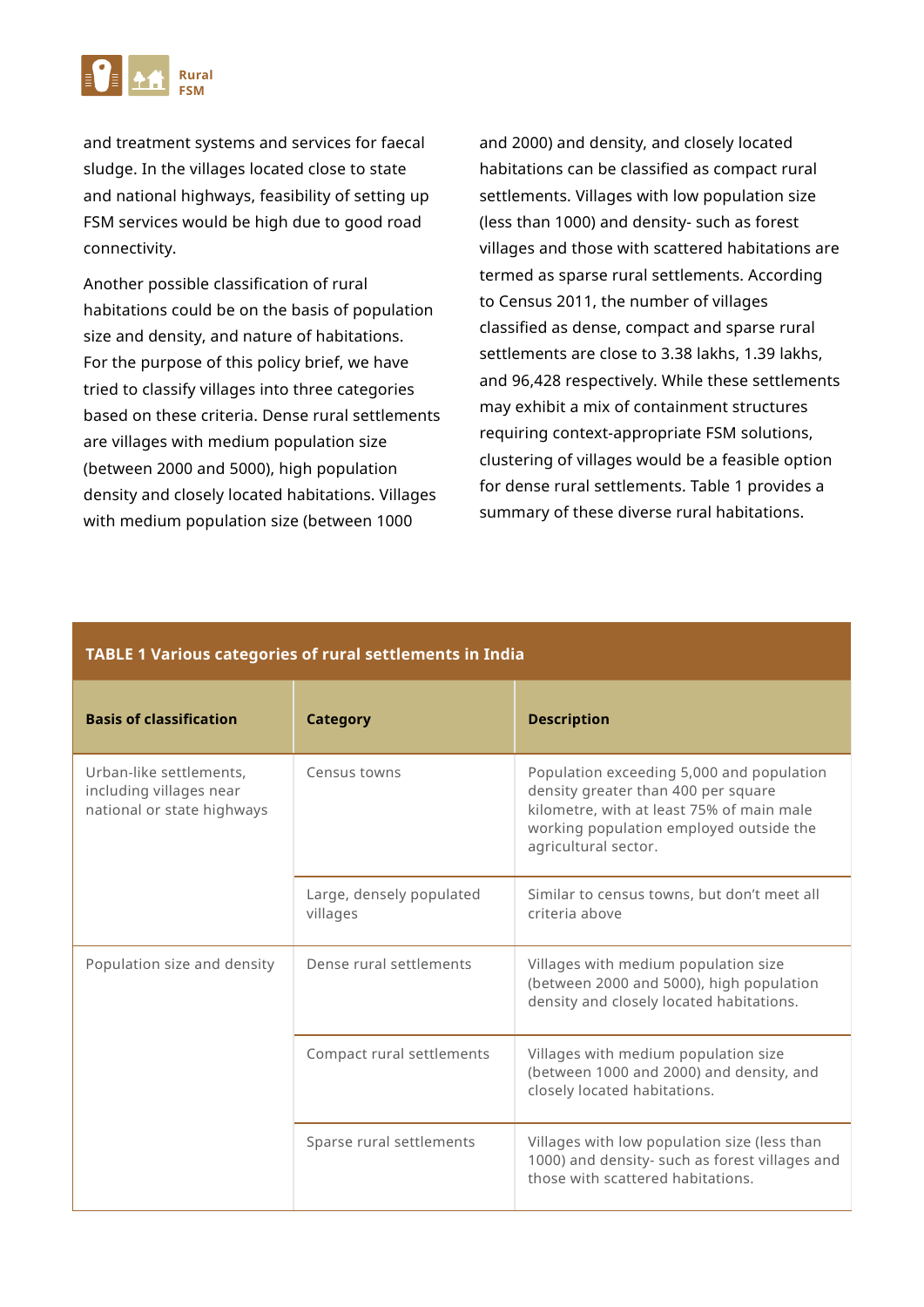

## **Risk of rise in Manual Scavenging**

The absence of appropriate facilities for safe management of faecal sludge poses a high risk of increase in manual scavenging, steeped in caste based oppression and stigma. Despite a legal ban on such practices, an inter-ministerial task force counted up to 53,236 people involved in manual scavenging in India (covering 121 districts in 12 states), a four-fold rise from the 13,000-odd such workers in 2017. Another report, the Socio-Economic Caste Census (SECC) 2011 lists 1,82,505 manual scavengers in rural areas5. An increase in the number of septic tanks, single pits and other toilet containment structures in areas lacking formal FSM service providers, may in turn lead to a rise in instances of manual scavenging.

# **MOVING TOWARDS SAFELY MANAGED SANITATION IN RURAL INDIA**

All of the above factors clearly establish the need to institutionalize coherent FSM solutions, as part of a strategy for safely managed sanitation in rural areas. Going forward, the rural FSM strategy in India should target two related but distinct areas: 1) improving containment systems; and 2) setting up rural FSM services that include emptying, transportation, treatment and safe disposal/ reuse of the faecal sludge.

## **Rural FSM strategy: Key objectives**

- **1. Improving containment systems**
- Sensitization of all actors on containment systems
- Ensuring retrofitting/ improvement/ upgradation of poorly built containment systems such as single pits, structures wrongly called septic tanks, etc.
- Ensuring compliance with technical standards of the containment systems in the construction of new toilets and operation of existing toilets

#### **2. Setting up rural FSM services**

- Creating a robust regulatory framework and necessary institutional architecture and basic systems to enable the systematic development and management of rural FSM services
- Ensuring adequate and incremental financing to adequately support safe FSM services without human contact, including FSM systems and processes in case of septic tanks and containment tanks and emptying services in case of twin pit pour flush toilets
- Ensuring availability of adequately trained human resources

#### **3. Preventing caste-based manual scavenging**

• Systemic efforts to eliminate caste and descent based discrimination and manual scavenging in rural India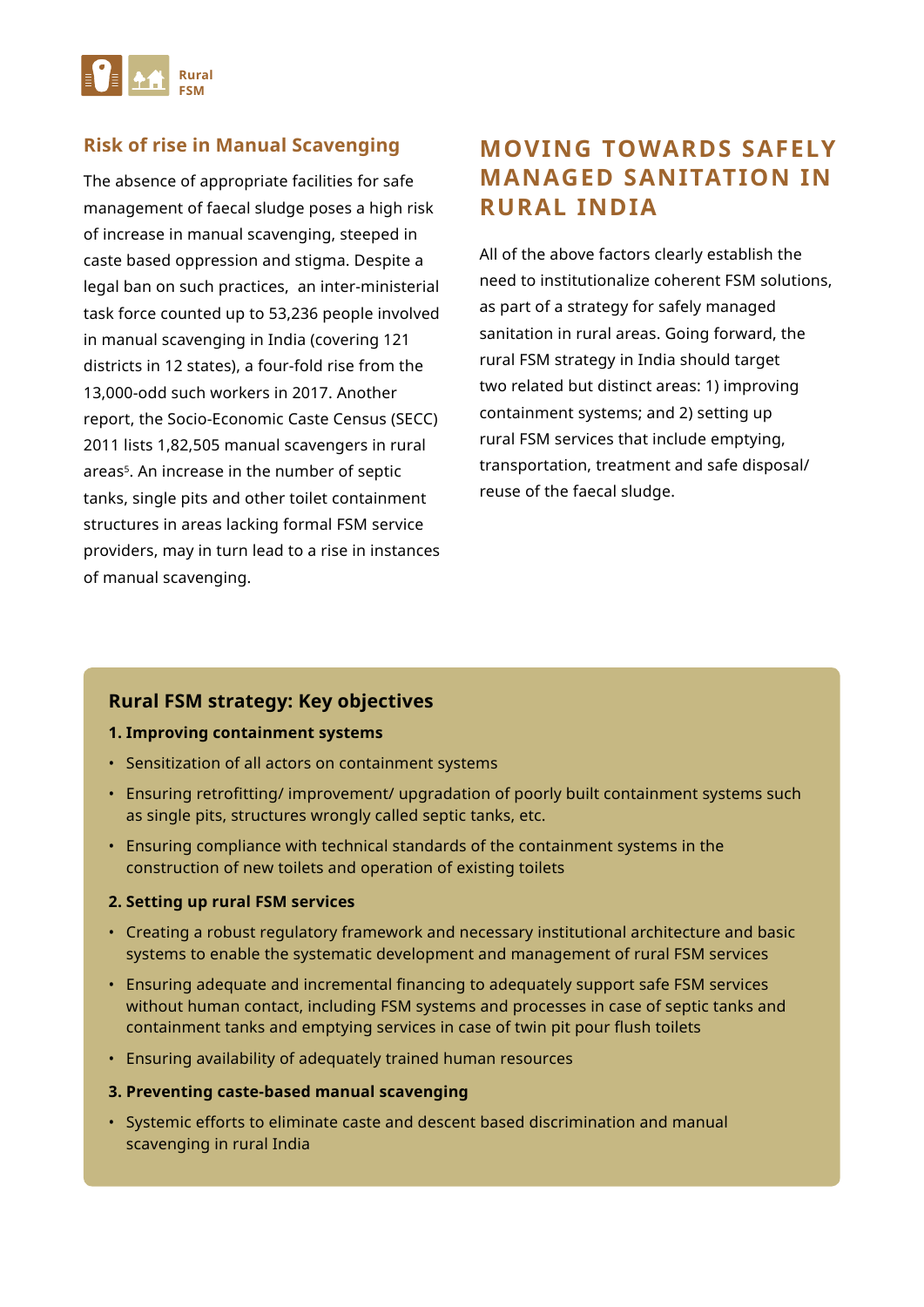

## **Rural FSM strategy: Key objectives**

#### **1. Improving containment systems**

## **(a) Building awareness on appropriate containment systems**

There is a continuing need for a large-scale sensitisation campaign for households, masons and local government officers on containment technologies, their characteristics, benefits and operation mechanisms. This could be led by the government, building on existing structures, processes and funds of the Swachh Bharat Mission-Gramin (SBM-G). Ideally, these sensitization efforts should be planned based on an in-depth study to understand the drivers of current technology choices. Possible questions for this could be: What drives the preference for septic tanks? Who is shaping that decision? Why are well-constructed twin leach pits not the default designs of choice? What leads to the faulty construction of pit latrines and septic tanks?

#### **(b) Upgrading containment systems**

A nation-wide containment technology upgradation drive is needed for:

- i. Converting single pit latrines to twin pit, by adding an additional pit
- ii. Correcting defective septic tanks (e.g. adding soak pit for discharge, adding the chamber separation wall, sealing the bottom, etc.)
- iii. Improving twin pits (e.g. ensuring functional junction chamber, honeycombing or perforations in pit wall, adequate distance between pits, safe distance from water sources, etc.)
- iv. Installation/retrofitting of alternative twin pit diversion mechanisms which are easy and safe to install and use, for example SATO V-trap connection system which makes switching between the twin pits easy and

safe (as it does not require any physical contact with the outlet pipe for diverting flow into the other pit, and is thus aseptically operated)

v. Improving technologies and replacing leachpit latrines with appropriate technologies in challenging geographies such as high water table, rocky areas, etc. (example bio toilets, composting toilets, raised toilets, etc.)

Some possible strategies for implementing a drive led by the government for improving containment systems could include:

- i. Providing incentives for Gram Panchayat functionaries' involvement and leadership, as part of open defecation free sustainability efforts
- ii. Enabling access to funds, with special provisions for the needy and vulnerable households (banks/self-help groups providing micro loans, self-help groups)
- iii. Ensuring availability of service providers and service delivery mechanisms, such as specialised masons, entrepreneurs, efficient supply chains

It is also advisable to include some kind of certification/standards for masons to ensure that they have adequate knowledge/information to construct adequate sub-structures.

#### **(c) Regulation and monitoring**

There is a further need for creating and enforcing regulations for faecal containment structures, including aspects such as technical standards- especially ensuring they do not discharge sludge in drains or in open environment, and periodic desludging. There is also a need to initiate and institutionalise monitoring and verification systems linked to Swachh Bharat Mission for: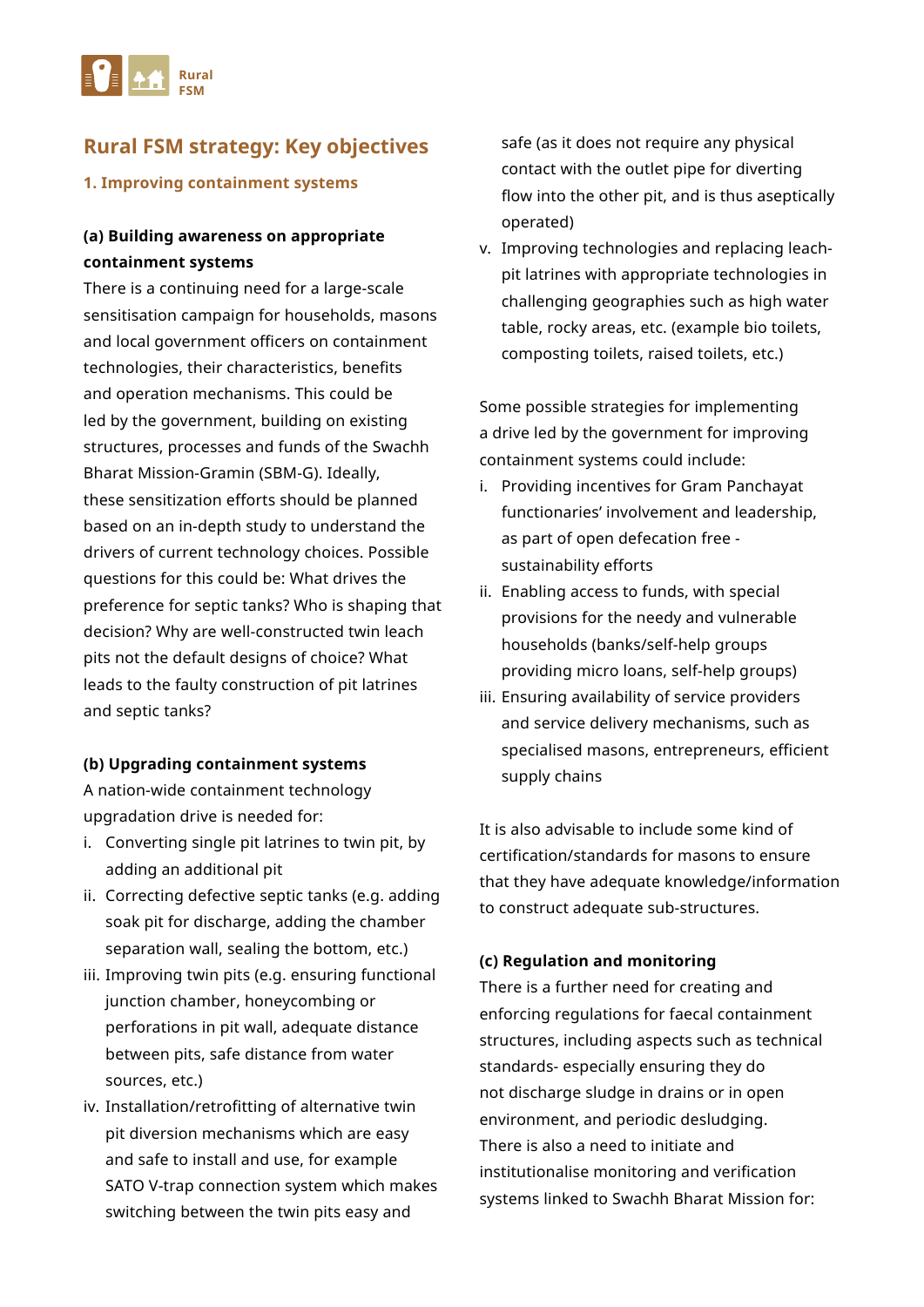



**A bio-toilet under construction in rocky terrain of Hahaladdi village, Kanker, Chhattisgarh.**

- Including sub-structure details and picture for any toilets under construction
- Including data on sub-structure technology and emptying practices as part of the ODF verification and ODF-sustainability surveys
- Explore monitoring indicators for groundwater contamination , especially in high risk areas, such as high water table and/ or flood prone areas, where groundwater is used for drinking purposes

#### **2. Setting up rural FSM services**

#### **(a) Financing options**

One of the key elements in developing an organised FSM service framework would be to develop a pathway for financing rural FSM efforts, with provisions for additional

support for poor and vulnerable households. Ministry of Drinking Water & Sanitation (MDWS), now known as Jal Shakti Ministry, Government of India, Standing Committee on Rural Development (2017-2018) reports that under provisions of SBM-G fund for Solid Liquid Waste Management (SLWM) – a cap of INR 7 lakh, INR 12 lakh, INR 15 lakh and INR 20 lakh is applicable for Gram Panchayats having up to 150, 300, 500 and more than 500 households respectively, on a Centre and State Governments sharing ratio of 60:40. MDWS has prioritized putting in place SLWM infrastructure in villages as one of the top priorities for the next one-year period. Rural FSM may be prioritized under this scheme.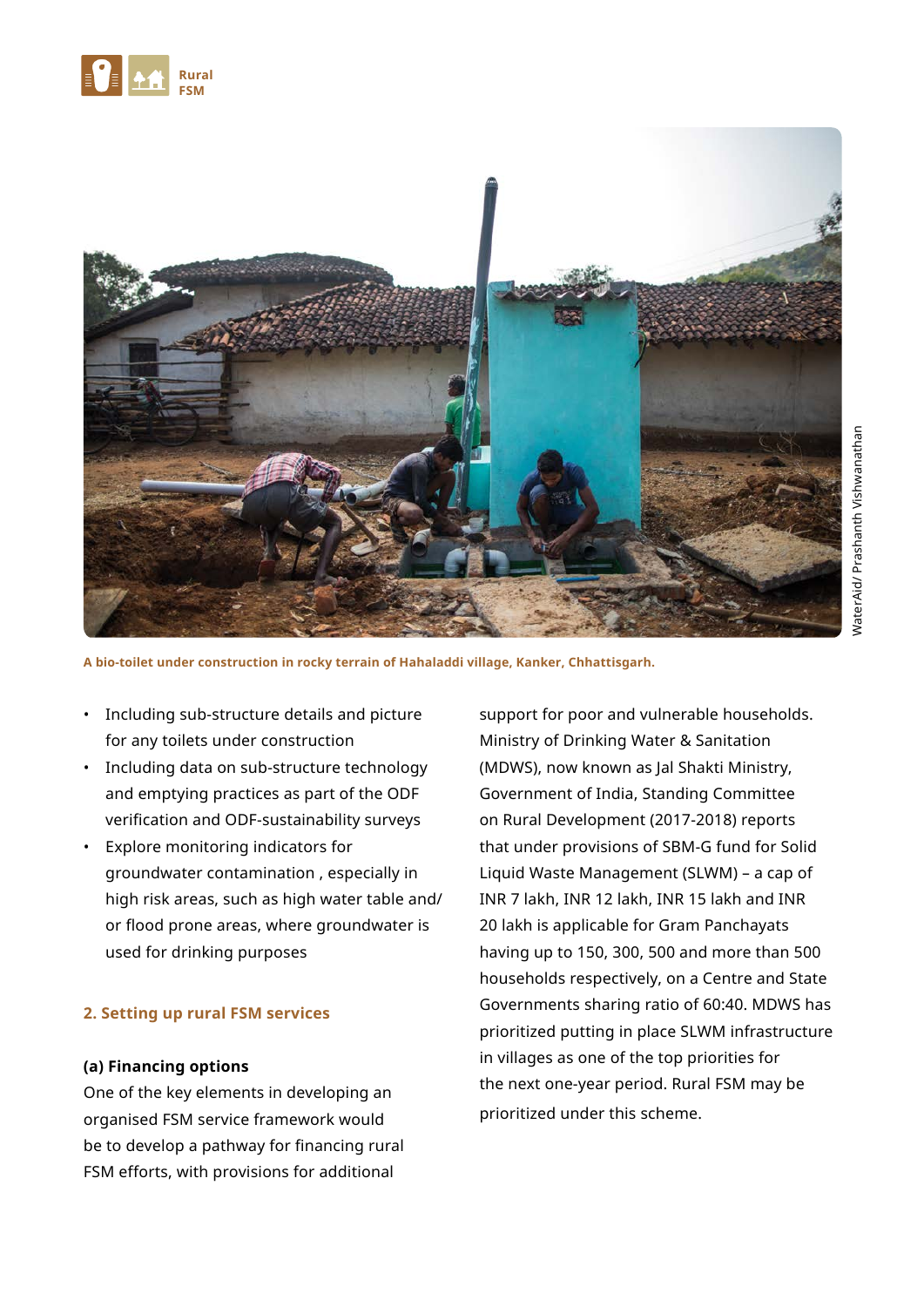

#### **TABLE 2 Potential sources for financing FSM services in rural areas**

| Central Finance<br>Commission<br>(CFC)      | Funding for FSM can be drawn<br>from CFC grants to Gram<br>Panchayats <sup>6</sup>                                                                                                                                          |  |  |  |
|---------------------------------------------|-----------------------------------------------------------------------------------------------------------------------------------------------------------------------------------------------------------------------------|--|--|--|
| State Finance<br>Commission<br>(SFC)        | Funding for FSM can be drawn<br>from SFC grants to Gram<br>Panchayats                                                                                                                                                       |  |  |  |
| <b>MPLAD Scheme</b><br><b>Funds</b>         | As per the MPLAD scheme,<br>each Member of Parliament<br>can recommend INR 5 crore<br>per annum for development<br>activities in their constituency                                                                         |  |  |  |
| <b>RURBAN</b>                               | Since sanitation is a key<br>focus area in the National<br>Rurban Mission, funds can be<br>channelized for FSM related<br>interventions                                                                                     |  |  |  |
| Corporate Social<br>Responsibility<br>(CSR) | As per law, companies with a<br>turnover of INR 1000 crore /INR<br>500 crore net worth/INR 50 lakh<br>net profit, should spend at least<br>2% of their three year average<br>annual net profit on CSR related<br>activities |  |  |  |

In the meantime, more long-term funding structures should be devised, for setting up and sustaining public FSM services, or supporting and incentivising private delivery of those services, including public-private partnerships. User fees can be levied to offset some of the costs. For instance, this is already happening in many areas for emptying services. However most parts of the chain do not provide enough revenue (let alone in rural contexts) for markets to deliver, so public funding will be necessary, which is also justified by public health externalities.

Additionally, there is need to explore financing options for retrofitting- government could provide funds for critical requirements, while additional requirements could be met through micro-enterprises.

#### **(b) Human resources**

The other priority will be to devote necessary human resources and invest in their capacity building. Responsibilities would need to be defined at every level of institutional mechanisms, with skilled human resources for collection, transport and treatment of faecal sludge.

#### **(c) Regulatory framework**

There also exists an urgent need for developing a comprehensive national framework for regulating rural FSM- utilising existing mandates, with an adequate institutional architecture setting out clearly the roles, responsibilities and powers over FSM at various administrative levels. With sanitation being a state subject, the responsibility for provision of sanitation facilities in the country primarily rests with states. This makes gram panchayats, the local government bodies in rural areas responsible, while the state and central governments act as facilitators.

The national regulatory framework would need to address the crucial aspects of appropriate and adequate legal and regulatory provisions, and examine whether the local governance institutions have the powers and capacities to adequately introduce and manage FSM, or in other words, to integrate FSM into existing sanitation practices as an essential component. This regulatory framework will need to be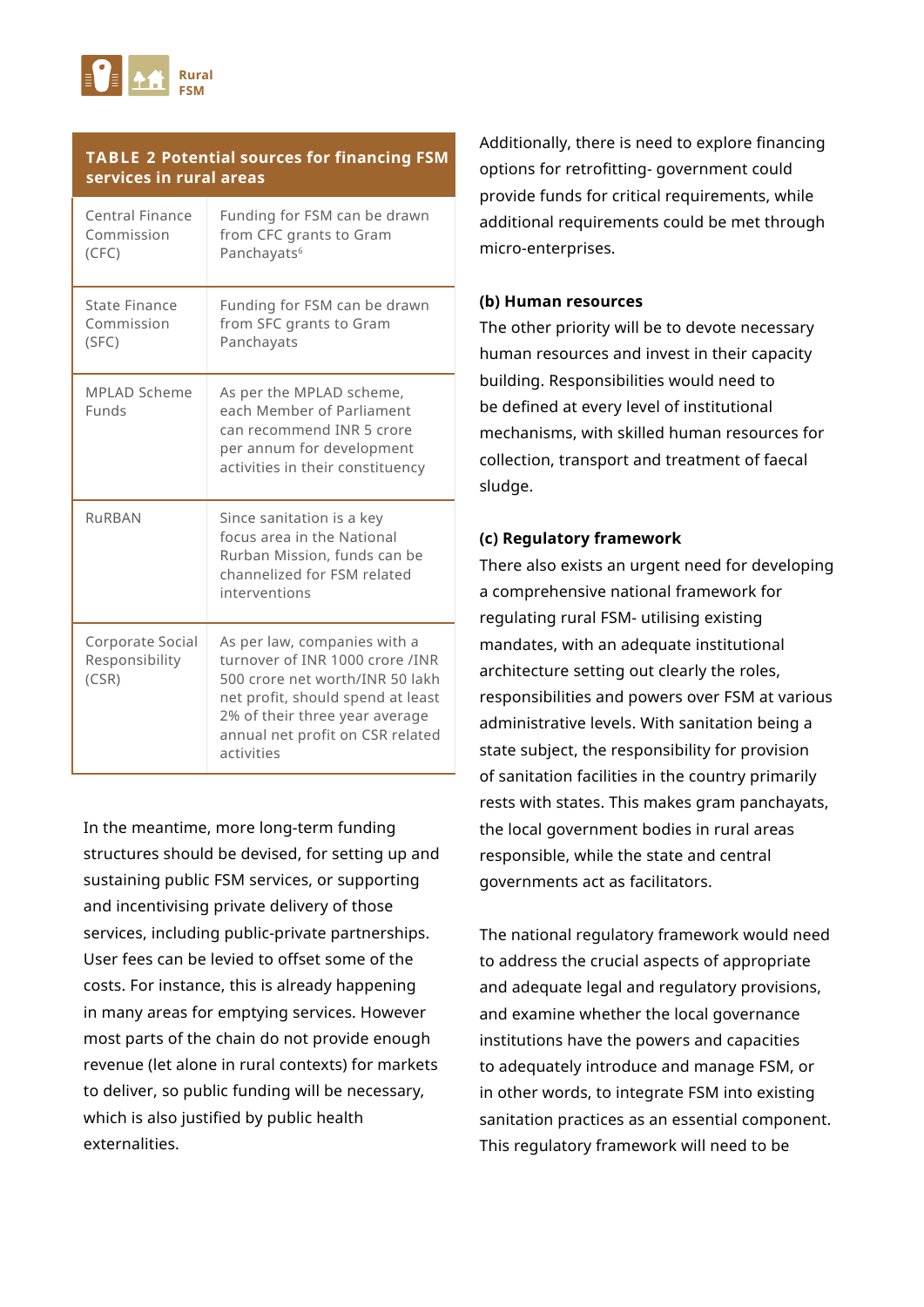

linked with existing provisions for protection of water bodies and the environment. Existing Acts such as Water (Prevention and Control of Pollution) Act 1974 and Environment Protection Act 1986 and Prohibition of Employment as Manual Scavengers and their Rehabilitation Act 2013 will need to be brought within the ambit of such a regulatory framework. The entire chain of collection, transportation, disposal and treatment needs to be looked through the lens of this framework. Existing guidelines for managing faecal waste could also be looked at, such as those in states like Tamil Nadu, Maharashtra, Rajasthan and Jammu & Kashmir, though mainly for urban areas. Also, existing Fertiliser (Control) Order, FCO 2009 and FCO 2013 towards prioritisation of compost quality criteria could be referred in case of reuse, and thereby towards an integration of agriculture within the regulatory framework.

It must be emphasised here that while collection and transportation of faecal sludge is important, it would be equally critical to oversee where the waste is emptied and how it is treated. One way could be that user fee or charges for emptying would only be paid to the service provider after ensuring emptying of faecal sludge in a safe/ designated treatment facility.

All of these would require processes of pilots and research on setting up FSM service models in urban-like rural areas and in rural clusters, at scale. Learning from the experiences in urban areas, a selection of census towns and rural clusters could be used for developing whole chain service models which can provide insights for large scale implementation.

#### **3. Preventing manual scavenging**

This will mean putting in place regulations and effective monitoring to ensure that persons from castes linked to manual scavenging are not forced (socially or economically) to continue to do sanitation related jobs – and the lowest paid ones (especially women). This can be done by providing alternative non-scavenging livelihood options, or support to become entrepreneurs through facilitation of micro-enterprises. Finally, there is a need for ensuring statutory compliances by companies, authorities, contractors, sub-contractors and individuals that hire sanitation workers, especially for ensuring safety and dignity of these workers. Such regulations can be better supported by developing Standard Operating Procedures (SOPs) for such engagements.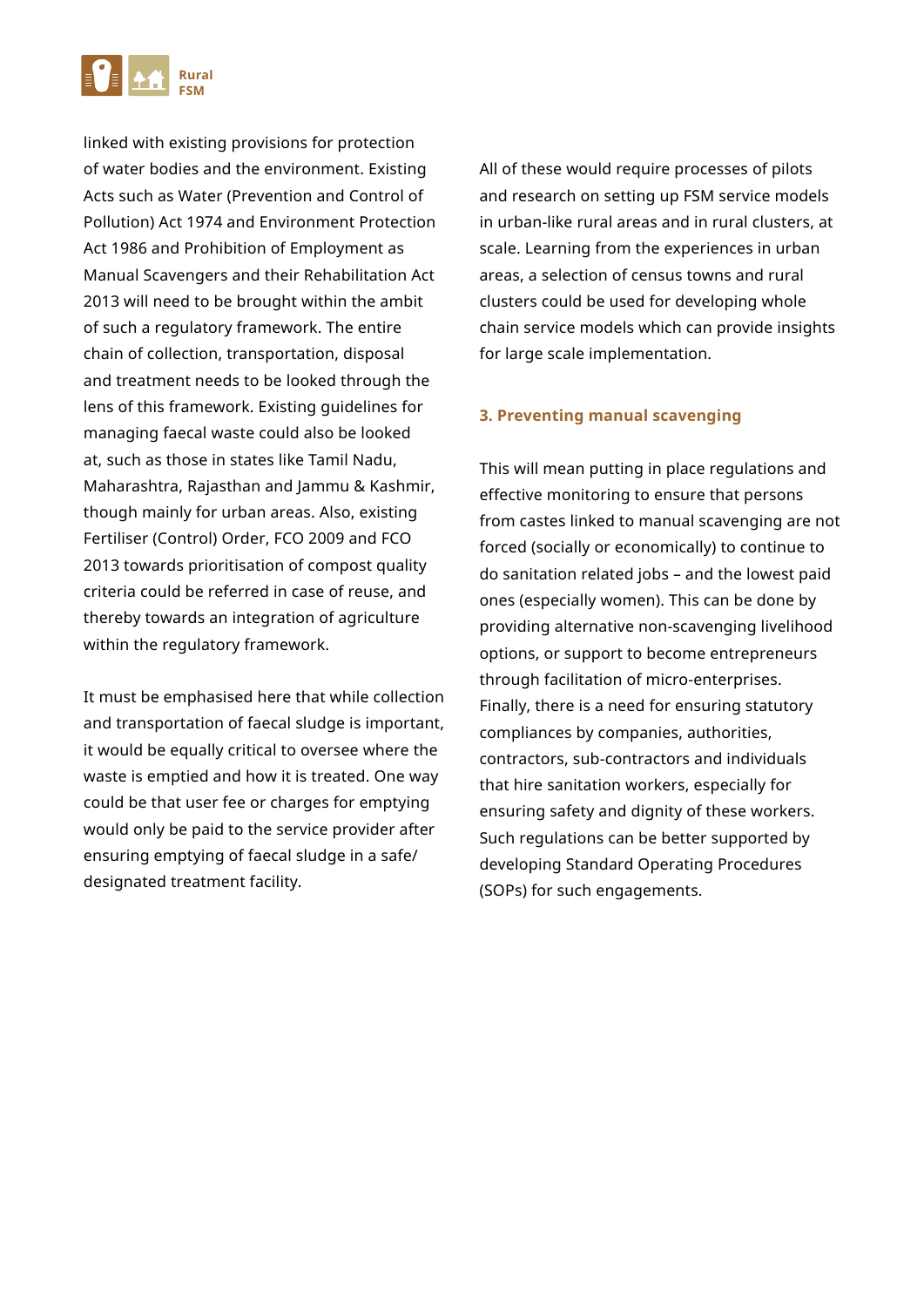

## **Integrating water and sanitation provisions through rural utilities –**

#### **a possible way forward**

There is a potential for setting up rural water and sanitation utilities in census towns, or at the district level, with extension of services to densely populated villages that may be close by, and those villages close to national and state highways. This model could be run through a centralised management, but could provide decentralised treatment services.

These utilities could provide a range of services including:

- a. Sanitation Services Investment in FSM services, including collection and transportation of faecal matter, treatment of faecal matter and 'grey water'. It could also ensure recycling/ reuse of treated water/recharge of groundwater or safe release of treated water. Also, it may consider sewer networks, including small bore sewers wherever necessary.
- b. Provision of safe drinking water through piped water supply where services would include treatment, pumping, distribution and leakage management.
- c. Management of consumer interface for all services.

A critical factor for setting up such a rural utility would be financing for capital expenditure. This requirement could be explored through a combination of various options like:

- Tariffs/user charges to cover operation and maintenance expenses
- Evidence of a cash-flow to inspire confidence to raise capital. This could be raised through bonds/loans/equity etc.

Experiences from countries such as Uganda suggest that decentralised private operators may not be viable in habitations with population lesser than 5000, in absence of economies of scale.

In this context, for rural utilities to succeed, following factors need to be looked at:

- a. Customer base willing to pay for professional services, and the possibility of a state provided subsidy to ensure safe water and sanitation for all
- b. Availability of raw water and sludge, for economies of scale
- c. Ability to manage the resource recognise geographical context of resource ability
- d. Legislation would be required for setting tariffs. This would be necessary to prevent selfsupply (e.g. private tube wells) and safe management of recycled waste
- e. Regulation of utility and services provided ensuring economic, environment and consumer rights
- f. Skills operational, managerial and financial
- g. Financing linked to tariffs and other financial instruments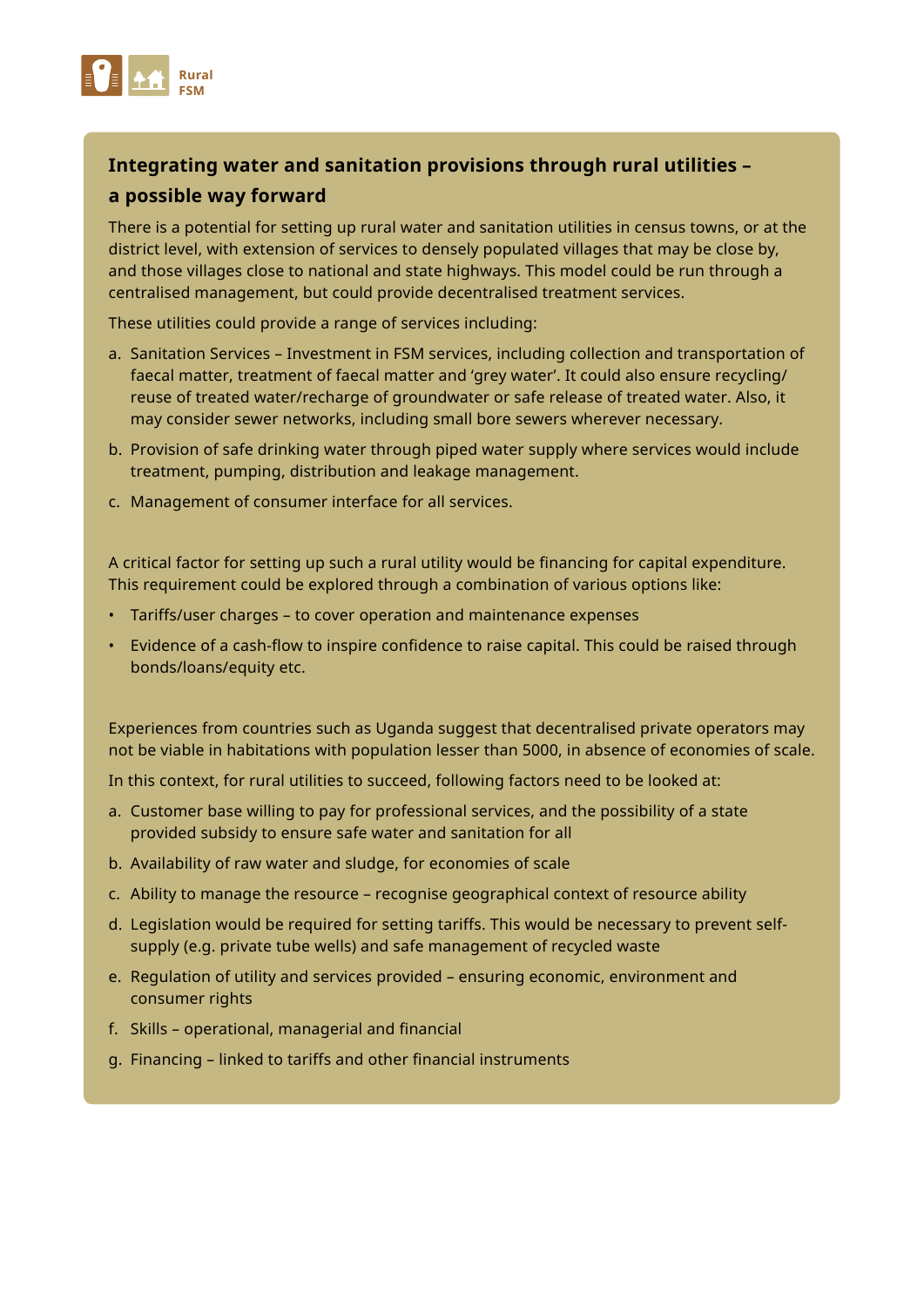



**A twin leach pit toilet under construction in Padhariya Village, Dindori, Madhya Pradesh**

# NaterAid/Ronny Sen WaterAid/ Ronny Sen

# **TAILORING FSM STRATEGY TO CONTEXT**

The strategies for faecal sludge management services need to be tailored to the specific characteristics, and existing sanitation infrastructure in the rural settlement. The table below gives strategies for FSM services for various categories of rural settlements. We have categorized rural habitations based on proximity to urban areas, and population size and density of habitations. Villages in

challenging geographies have also been looked at, though there is a possibility of overlap with the other categories. Apart from these, other criteria for categorization of rural settlements may also be explored. Moreover, the technological options suggested below may need to be further refined based on learnings from additional research on this subject, and experiences from pilots.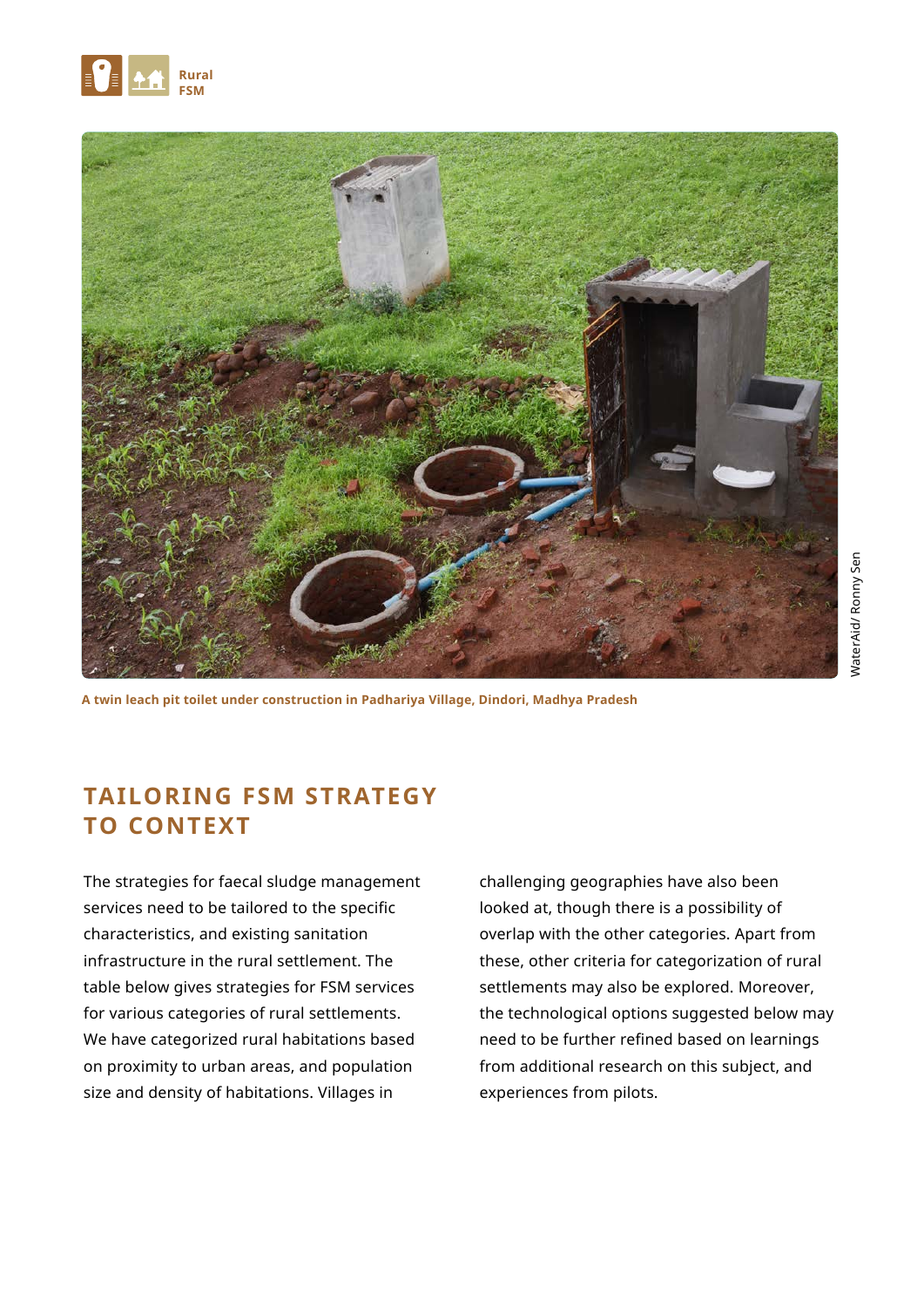

| <b>Type of rural</b><br>habitation                    | <b>Characteristics</b>                                                                                            | <b>Sanitation</b><br>considerations                                            | <b>Containment</b>                                                                     | <b>Emptying +</b><br><b>Transportation</b>                                                                         | <b>Treatment + Reuse/Disposal</b>                                                                                                                                                                                                                         |
|-------------------------------------------------------|-------------------------------------------------------------------------------------------------------------------|--------------------------------------------------------------------------------|----------------------------------------------------------------------------------------|--------------------------------------------------------------------------------------------------------------------|-----------------------------------------------------------------------------------------------------------------------------------------------------------------------------------------------------------------------------------------------------------|
| Urban-like rural<br>settlements                       | Census towns; or very<br>large and dense villages,<br>including those near state<br>or national highways          | Prevalence of<br>septic tanks<br>Twin pits<br>not feasible/<br>adequate        | Enforce septic tank<br>regulations                                                     | Mechanical emptying by<br>private sector (regulated),<br>with incentives to reach<br>surrounding villages          | Faecal sludge pre-treatment<br>followed by feeding into any existing<br>wastewater treatment plant nearby<br>Bespoke faecal sludge treatment<br>plants (co-composting, fuel<br>production, etc.)<br>Co-treatment with greywater in<br>stabilisation ponds |
| Dense rural<br>settlements                            | Villages with medium<br>population size, high<br>population density and<br>closely located habitations            | Presence of septic<br>tanks<br>Twin pits possibly<br>not feasible/<br>adequate | Enforce septic tank<br>regulations<br>Twin pit<br>improvements                         | Cluster areas and explore<br>public-private partnerships<br>to empty and transport<br>faecal sludge                | Bespoke faecal sludge treatment<br>plants or stabilisation ponds (as<br>above)<br>Deep row entrenchment                                                                                                                                                   |
| Compact rural<br>settlements                          | Villages with low<br>population size and<br>density, and closely located<br>habitations                           | Mix of<br>containment<br>technology<br>options                                 | Enforce septic tank<br>regulations<br>Improvements in<br>existing twin pit<br>latrines | Scheduled desludging<br>by one honey-sucker per<br>block (public)<br>Safe emptying, without<br>caste underpinnings | Deep row entrenchment<br>Identify safe ways to dispose waste<br>in agricultural fields, in coordination<br>with agriculture sector                                                                                                                        |
| Sparse rural<br>settlements                           | Villages with very low<br>population size and density<br>(forest villages or those<br>with scattered habitations) | Mix of<br>containment<br>technologies.<br>Twin pits ideal                      | Promotion of<br>twin pit latrines,<br>improvements in<br>existing twin pits            | Safe emptying, without<br>caste underpinnings                                                                      | Identify safe ways to dispose waste<br>in agricultural fields, in coordination<br>with agriculture sector                                                                                                                                                 |
| Rural<br>settlements<br>in challenging<br>geographies | High water table,<br>riverbanks, coastal, flood-<br>prone, rocky, remote<br>areas, etc                            | High cost of<br>safe sanitation<br>services                                    | Improve technologies<br>adequate for specific<br>geography                             | Context-dependent<br>solutions with intensive<br>external support                                                  | Context-dependent solutions with<br>intensive external support                                                                                                                                                                                            |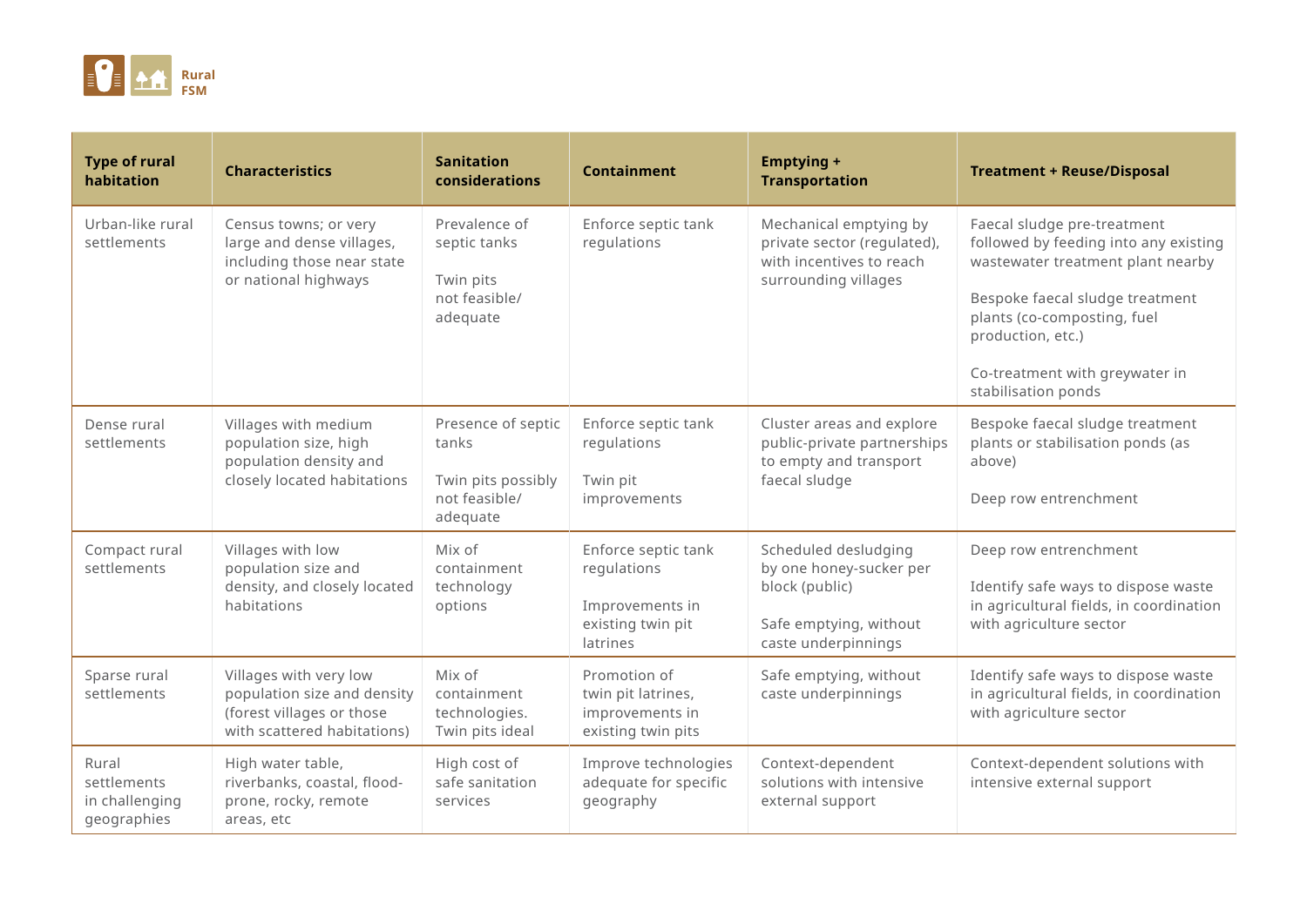

# **MOVING AHEAD**

The toilet coverage was around 39% in October 2014 and now with intensive efforts in SBM (G), more than 618 districts in India have become ODF with a reported toilet coverage of nearly 99.22 % in rural areas<sup>7</sup>. The government is now capitalising on the momentum and has launched Solid Liquid Resource Management (SLRM) interventions in ODF villages, and has also planned pilot of rural FSM services in 23 districts. It is in this context that a comprehensive strategy for rural faecal sludge management becomes imperative. Going ahead, this will provide a lasting solution to the sustainability of all the gains that Swachh Bharat Mission has made.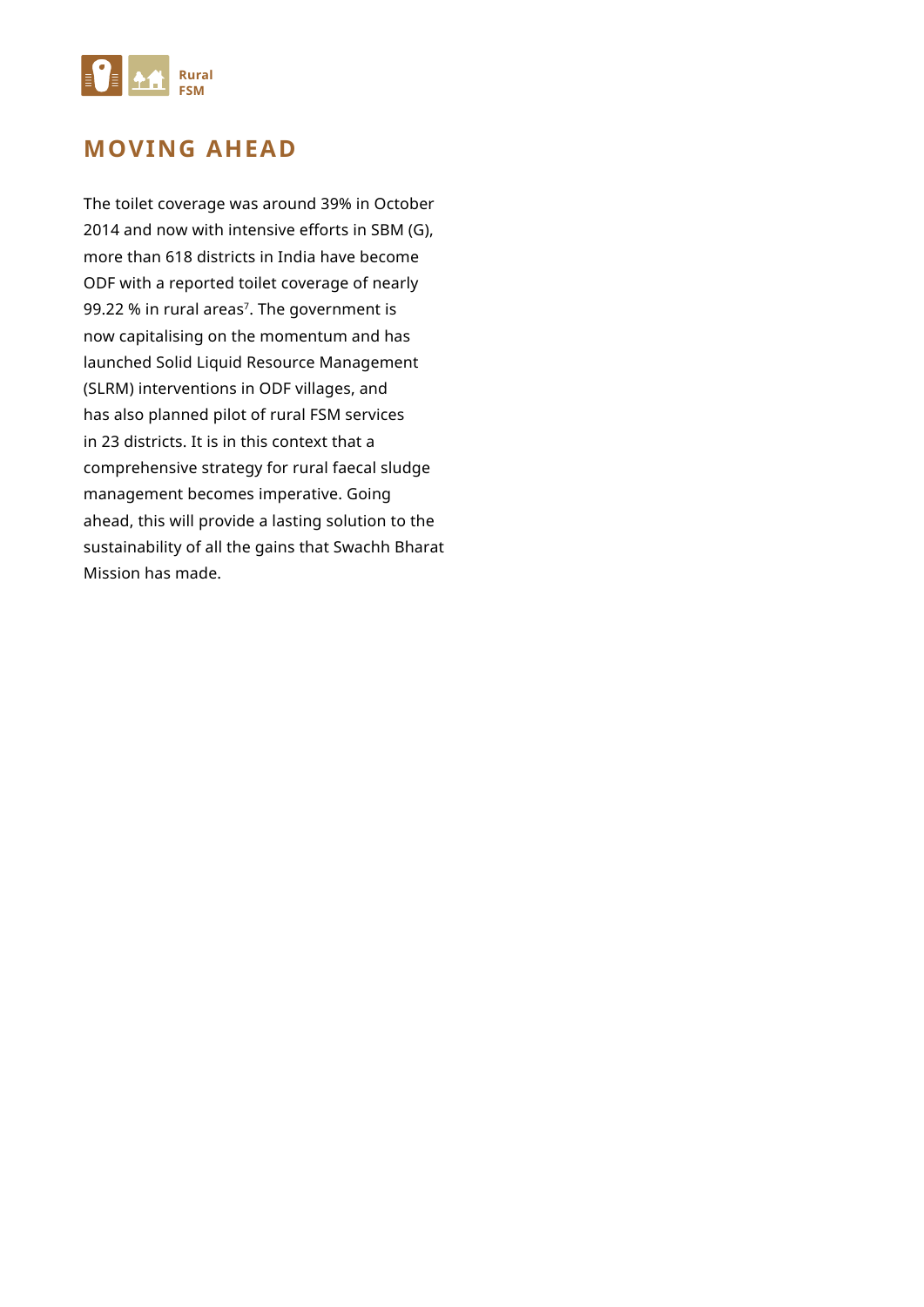

# **REFERENCES**

1 Census 2011, Village Directory

2 Quality and sustainability of toilets. A rapid assessment of technologies under Swachh Bharat Mission – Gramin – WaterAid India (2017).

<sup>3</sup> Also see: "Review of Household use of Septic Tanks and Faecal Management in Rural India" by Pratibha Ganesan

4 https://www.thehindu.com/news/national/only-26-of-rural-toilets-use-twin-leach-pits-finds-survey/ article26562002.ece

5 http://pib.nic.in/newsite/PrintRelease. aspx?relid=133286

6 It is also important that the 15th Finance Commission continues to focus on SLWM and FSM

7 https://sbm.gov.in/SBMReport/Home.aspx (accessed on 16th June 2019)